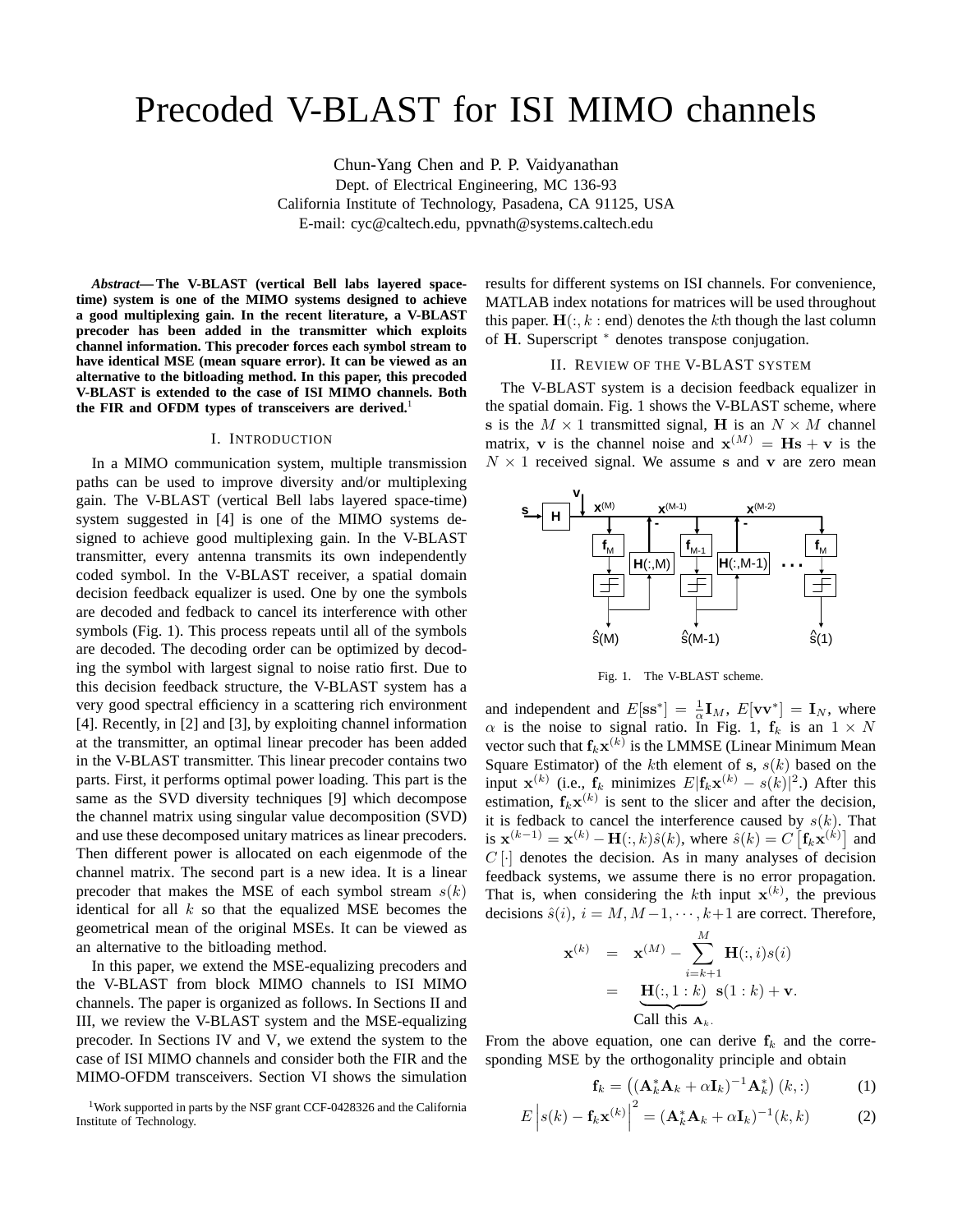A fast way to compute these is by using the QR algorithm [1]. We first compute the following QR decomposition:

$$
\begin{pmatrix} \mathbf{H} \\ \sqrt{\alpha} \mathbf{I}_M \end{pmatrix} = \mathbf{Q} \mathbf{R},\tag{3}
$$

where Q is an  $(N+M) \times M$  unitary matrix and **R** is  $M \times M$ and upper triangular. Observing the first  $k$  columns of the equation above, we obtain

$$
\left(\begin{array}{c}\n\mathbf{H}(:,1:k) \\
\sqrt{\alpha}\mathbf{I}_k \\
\mathbf{0}_{(M-k)\times M}\n\end{array}\right) = \mathbf{Q} \left(\begin{array}{c}\n\mathbf{R}(1:k,1:k) \\
\mathbf{0}_{(M-k)\times k}\n\end{array}\right).
$$
\nCall this  $\mathbf{H}_k$ .

The solution of  $f_k$  in Eq. (1) can be rewritten as  $f_k =$  $((\mathbf{H}_{k}^{*}\mathbf{H}_{k})^{-1}\mathbf{H}_{k}^{*})(k, 1:N)$ . Substituting the QR expression of  $H_k$  above, we obtain

$$
\mathbf{f}_k = (\mathbf{R}(1:k,1:k)^{-1}\mathbf{Q}(1:N,:)^*) (k,:)
$$
  
=  $R(k,k)^{-1}\mathbf{Q}(1:N,k)^*$ . (4)

The last equality comes from the fact that  $\mathbf{R}(1 : k, 1 : k)$  is an upper triangular matrix. One can obtain the corresponding MSE in Eq. (2) by a similar method and obtain

$$
E\left| s(k) - \mathbf{f}_k \mathbf{x}^{(k)} \right|^2 = |R(k,k)|^{-2}.
$$
 (5)

Thus, by computing one QR decomposition in Eq. (3), all of the LMMSE vectors can be obtained by Eq. (4) and the MSE can be obtained by Eq. (5). The decoding order can be optimized by the following variation of the QR algorithm  $\begin{pmatrix} \mathbf{H} \\ \sqrt{\alpha} \mathbf{I}_M \end{pmatrix}$  = QRE, where E is a permutation chosen so that  $|R(k, k)|^2$  is decreasing. This reduces error propagation.

# III. REVIEW OF THE UCD SYSTEM

The UCD (Uniform Channel Decomposition) system [2][3] is a V-BLAST system with an optimal precoder derived from channel information. The optimal precoder contains two parts. The first part performs optimal power loading. It uses a waterfilling algorithm to allocate the transmitted power to each eigenmode of the channel matrix. The second part is a unitary matrix which equalizes the MSE of all the elements to be their geometrical mean. In this paper, we focus on the second part. Power loading can be obtained independently from this part.

Instead of computing the QR decomposition in Eq. (3), the following GMD (Geometrical Mean Decomposition) introduced in [5] is performed first.

$$
\left(\begin{array}{c}\n\mathbf{H} \\
\sqrt{\alpha}\mathbf{I}_M\n\end{array}\right) = \mathbf{Q}_1 \mathbf{R}_1 \mathbf{P}^*,
$$
\n(6)

where  $\mathbf{Q}_1$  and **P** are unitary matrices and  $\mathbf{R}_1$  is  $M \times M$  and upper triangular. Furthermore,  $R_1(k, k)$  is a constant for all k and it can be expressed as

$$
R_1(k,k) = \det(\mathbf{H}^* \mathbf{H} + \alpha \mathbf{I}_M)^{\frac{1}{2M}} = \left(\prod_{i=1}^M R(i,i)\right)^{\frac{1}{M}},
$$

for all k, where  $\bf{R}$  is defined in Eq. (3). By this decomposition,  $R_1(k, k)$  equals the geometrical mean of  $\{R(i, i)\}\$ , hence the name GMD. Now, let **P** be the precoder. Then the equivalent channel becomes **HP**. Substituting the equivalent channel and using the GMD in Eq. (6), the QR decomposition corresponding to Eq. (3) can be obtained by

$$
\left(\begin{array}{c}\n\mathbf{HP} \\
\sqrt{\alpha}\mathbf{I}_M\n\end{array}\right) = \left(\begin{array}{cc}\n\mathbf{I}_N & \mathbf{0}_{N \times M} \\
\mathbf{0}_{M \times N} & \mathbf{P}^*\n\end{array}\right) \left(\begin{array}{c}\n\mathbf{H} \\
\sqrt{\alpha}\mathbf{I}_M\n\end{array}\right) \mathbf{P} \\
= \underbrace{\left(\begin{array}{cc}\n\mathbf{I}_N & \mathbf{0}_{N \times M} \\
\mathbf{0}_{M \times N} & \mathbf{P}^*\n\end{array}\right) \mathbf{Q}_1}_{\text{unitary}} \mathbf{R}_1 \underbrace{\mathbf{P}^* \mathbf{P}}_{\mathbf{I}_M}.
$$

Thus, by Eq.  $(5)$ , the MSE of the kth element becomes

$$
E\left|\mathbf{f}_k\mathbf{x}^{(k)} - s(k)\right|^2 = R_1(k,k)^{-2} = \det(\mathbf{H}^* \mathbf{H} + \alpha \mathbf{I}_M)^{-\frac{1}{M}},
$$

for all k. It equals the geometrical mean of the MSEs of all elements in the original V-BLAST system. In [2], the authors point out that the UCD transceiver is capacity lossless. That is, the sum of the capacities of the individual channels equals the capacity of the MIMO channel.

**Comparison of the MSE-equalizing precoder and bitloading.** Bitloading is a technique that uses different sizes of constellation among parallel subchannels so that the BERs among all subchannels are approximately the same. The MSE-equalizing precoder also results in approximately the same BERs among all subchannels. Thus, the MSE-equalizing precoder can be viewed as an alternative to the bitloading algorithm. Moreover, under the same bit transmission rate, the MSE-equalizing precoder performs better in BER than the bitloading. This is because the bitloading is discrete. Practically the subchannel BERs can never be the same by performing bitloading. Some subchannels would have higher BER. This degrades the total BER performance. On the other hand, linear precoders are continuous, therefore the MSE can be exactly the same among all symbol streams.

# IV. PRECODED FIR V-BLAST FOR ISI MIMO CHANNELS

In this section, the V-BLAST and the UCD are generalized to the case of the ISI MIMO channel. The FIR MMSE DFE for the ISI MIMO channel and the corresponding precoder which results in identical MSE in every transmitted symbol stream are derived. The FIR MMSE DFE for the ISI MIMO channel was introduced in [6] and [7]. We briefly derive it again in a simpler way. The transmitted and received signal of the ISI-MIMO channel can be expressed as  $\mathbf{x}_i = \sum_{n=0}^{L} \mathbf{h}_n \mathbf{s}_{i-n} + \mathbf{v}_i$ , where  $\mathbf{s}_i$  is the  $M \times 1$  transmitted signal,  $\mathbf{H}(z) = \mathbf{h}_0 + \mathbf{h}_1 z^{-1} + \mathbf{h}_2 z^{-1}$  $\cdots + \mathbf{h}_L z^{-L}$  is the Lth order  $N \times M$  ISI MIMO channel,  $\mathbf{v}_i$  is the  $N \times 1$  channel noise, and  $\mathbf{x}_i$  is the  $N \times 1$  received signal. At time *i*, a dth order FIR DFE decodes  $s_{i-\Delta}$  based on the observed received signals  $\mathbf{x}_i, \mathbf{x}_{i-1}, \dots, \mathbf{x}_{i-d}$  along with the previous decoded signals  $\{s_j\}_{j\leq i-\Delta}$ , where  $\Delta$  is the decision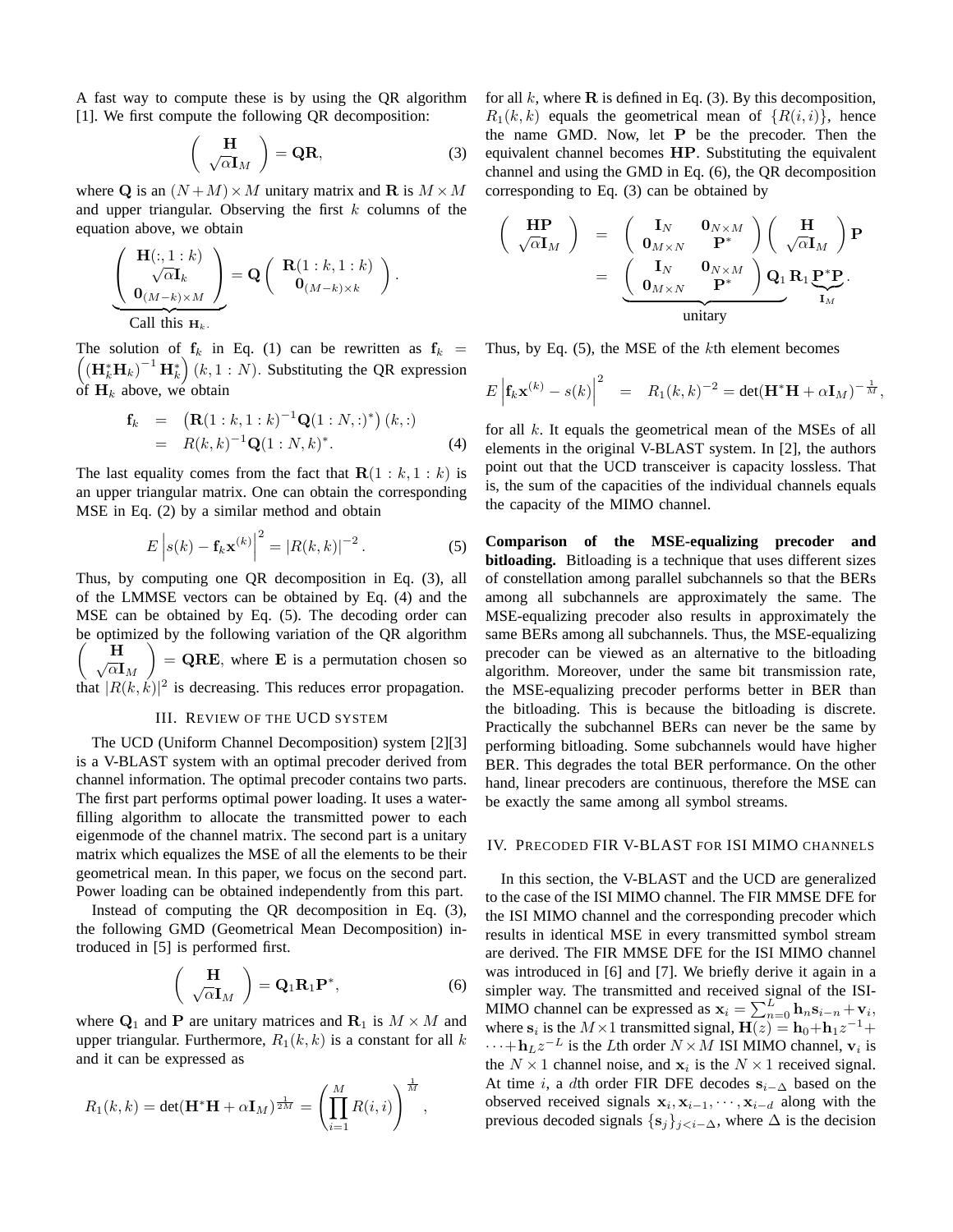delay. The observed received signals can be expressed by

$$
\begin{pmatrix} \mathbf{x}_i \\ \mathbf{x}_{i-1} \\ \vdots \\ \mathbf{x}_{i-d} \end{pmatrix} = \mathbf{H}_T \begin{pmatrix} \mathbf{s}_i \\ \mathbf{s}_i - 1 \\ \vdots \\ \mathbf{s}_{i-d-L} \end{pmatrix} + \begin{pmatrix} \mathbf{v}_i \\ \mathbf{v}_{i-1} \\ \vdots \\ \mathbf{v}_{i-d} \end{pmatrix},
$$
Call this  $\mathbf{v}_T$ 

where  $H_T$  is a block Toeplitz matrix with  $H_T(1 : N, :)$  $=$   $\begin{pmatrix} \mathbf{h}_0 & \mathbf{h}_1 & \cdots & \mathbf{h}_L & \mathbf{0}_{N \times (d+1)M} \end{pmatrix}$  and  $\mathbf{H}_T(:,1:M) =$  $\left(\begin{array}{cc} \mathbf{h}_0^T & \mathbf{0}_{M \times Nd} \end{array}\right)^T$ . One can move all the available information to the left hand side and obtain

$$
\left(\begin{array}{c}\n\mathbf{x}_{i} \\
\mathbf{x}_{i-1} \\
\vdots \\
\mathbf{x}_{i-d}\n\end{array}\right) - \mathbf{H}_{T2}\left(\begin{array}{c}\n\mathbf{s}_{i-\Delta-1} \\
\mathbf{s}_{i-\Delta-2} \\
\vdots \\
\mathbf{s}_{i-d-L}\n\end{array}\right) = \mathbf{H}_{T1}\left(\begin{array}{c}\n\mathbf{s}_{i} \\
\mathbf{s}_{i-1} \\
\vdots \\
\mathbf{s}_{i-\Delta}\n\end{array}\right) + \mathbf{v}_{T}
$$
\nCall this  $\mathbf{x}_{T}$ .

where  $H_{T1} = H_T(:,1:(\Delta + 1)M)$  and  $H_{T2} = H_T(:,1:(\Delta + 1)M)$ ,  $M(\Delta + 1) + 1$ : end). Because  $\mathbf{x}_T$  is known, it reduces to the block channel V-BLAST except only the last  $M$  elements of  $s_T$ , namely  $s_{i-\Delta}$  need to be decoded, instead of decoding the whole vector. This can be done by the same scheme in Fig. 1 but keeping only the first M LMMSE estimators. The LMMSEs can be obtained from the following variation of the QR decomposition:

$$
\begin{pmatrix} \mathbf{H}_{T1} \\ \sqrt{\alpha} \mathbf{I}_{(\Delta+1)M} \end{pmatrix} = \mathbf{Q} \begin{pmatrix} \times \\ \mathbf{0}_{M \times \Delta M} & \mathbf{R} \end{pmatrix}, \qquad (7)
$$

where  $\times$  denotes the irrelevant terms, **Q** is unitary and **R** is upper triangular. Because only the last  $M$  elements need to be decoded, only the last  $M$  rows need to be upper triangular. By Eq. (5), the MSE  $E|\hat{s}_{i-\Delta}(k) - s_{i-\Delta}(k)|^2 = |R(k,k)|^{-2}$ .

We now focus on the corresponding MSE-equalizing precoder. It can be obtained by the following GMD:  $\bf{R}$  =  $\mathbf{Q}_1 \mathbf{R}_1 \mathbf{P}^*$ , where  $\mathbf{Q}_1$  and **P** are unitary, and  $\mathbf{R}_1$  is an upper triangular matrix with  $R_1(k, k) = (\prod_{i=1}^M R(i, i))^{\frac{1}{M}}$ , for  $k =$  $1, 2, \dots, M$ . Let the unitary matrix **P** be the precoder. The equivalent channel becomes  $H(z)P$  and the corresponding Toeplitz matrix becomes  $H_T P_T$ , where  $P_T$  is a block diagonal matrix equal to diag $\{P, P, \dots, P\}$ . Substituting the equivalent channel and applying the above GMD, the QR decomposition which corresponds to Eq. (7) becomes

$$
\begin{pmatrix}\n\mathbf{H}_{T1}\mathbf{P}_{T1} \\
\sqrt{\alpha}\mathbf{I}_{(\Delta+1)M}\n\end{pmatrix} = \begin{pmatrix}\n\mathbf{I} & \mathbf{p}_{T1} \\
\mathbf{p}_{T1}^*\n\end{pmatrix} \begin{pmatrix}\n\mathbf{H}_{T1} \\
\sqrt{\alpha}\mathbf{I}_{(\Delta+1)M}\n\end{pmatrix} \mathbf{P}_{T1} \\
= \begin{pmatrix}\n\mathbf{I} & \mathbf{p}_{T1} \\
\mathbf{p}_{T1}^*\n\end{pmatrix} \mathbf{Q} \begin{pmatrix}\n\mathbf{I} & \mathbf{Q}_1 \\
\mathbf{Q}_1\n\end{pmatrix} \begin{pmatrix}\n\mathbf{X} & \mathbf{X} \\
\mathbf{X} & \mathbf{Y} \\
\mathbf{X} & \mathbf{Y} \\
\mathbf{X} & \mathbf{Y}\n\end{pmatrix}
$$
\n
$$
= \underbrace{\begin{pmatrix}\n\mathbf{I} & \mathbf{P}_{T1} \\
\mathbf{P}_{T1}^*\n\end{pmatrix} \mathbf{Q} \begin{pmatrix}\n\mathbf{I} & \mathbf{Q}_1 \\
\mathbf{Q}_1\n\end{pmatrix}}_{\text{unitary matrix}}
$$

where  $P_{T1}$  is a block diagonal matrix equal to  $P_T(1:(\Delta +$  $1)M$ ,  $1$  :  $(\Delta + 1)M$ ). Thus, by using the unitary precoder **P**, the MSE becomes identical for  $1 \leq k \leq M$ :

$$
E|\hat{s}_{i-\Delta}(k) - s_{i-\Delta}(k)|^2 = |R_1(k,k)|^{-2} = (\prod_{i=1}^M |R(i,i)|^{-2})^{\frac{1}{M}}
$$

This is the geometrical mean of the original MSEs of the system without a precoder.

# V. PRECODED OFDM V-BLAST FOR ISI MIMO CHANNELS

In the previous section, the ISI MIMO channel is equalized by the FIR DFE. A more computationally efficient way to equalize an ISI MIMO channel is by OFDM [8]. In this section, we derive the MMSE DFE and the MSE-equalizing precoder for the MIMO OFDM system. The transmitted and received signal of the MIMO OFDM system can be expressed by  $\mathbf{x}_k = \mathbf{H}_k \mathbf{s}_k + \mathbf{v}_k, k = 1, 2, \cdots, K$ , where  $\mathbf{s}_k$  is the  $M \times 1$ transmitted signal on the kth carrier,  $H_k$  is the  $N \times M$  channel of the kth carrier,  $v_k$  is the  $N \times 1$  channel noise,  $x_k$  is the  $N \times 1$ received signal on the  $k$ th carrier, and  $K$  is the total number of carriers. A simple way to obtain the precoded V-BLAST is by deriving it on every carrier independently. Thus, the MSEs are identical within every carrier. However, the MSEs are different between carriers. To obtain the transceivers with identical MSE among all carriers and antennas, the following GMD needs to be computed:

$$
\begin{pmatrix} \mathbf{H}_d \\ \sqrt{\alpha} \mathbf{I}_{MK} \end{pmatrix} = \mathbf{Q} \mathbf{R} \mathbf{P}^*,\tag{8}
$$

where  $H_d = \text{diag}\{H_1, H_2, \cdots, H_K\}$ , Q and P are unitary, and **R** is an upper triangular matrix with  $R(j, j)$  =  $(\prod_{i=1}^{K} \det(\mathbf{H}_{i}^{*}\mathbf{H}_{i} + \alpha \mathbf{I}_{M})) \stackrel{1}{\overline{\kappa}M}$ . By the same argument established in Section III, when **P** is the precoder, the LMMSEs and the MSE can be obtained by

$$
\mathbf{f}_j = R(j,j)^{-1} \mathbf{Q} (1 : NK, j)^*, j = 1, 2, \cdots, MK,
$$
  

$$
E|\hat{s}_k(n) - s_k(n)|^2 = (\prod_{i=1}^K \det(\mathbf{H}_i^* \mathbf{H}_i + \alpha \mathbf{I}_M))^{-\frac{1}{KN}},
$$

for all  $k$  and  $n$ .

 $wh$  $\sqrt{2}$ 

The computation for the GMD in Eq. (8) can be reduced. Instead of directly computing it, we first permutate the rows in the following way:

$$
\begin{pmatrix}\n\mathbf{H}_d \\
\sqrt{\alpha}\mathbf{I}_{MK}\n\end{pmatrix} = \Pi \mathbf{H}_{\alpha d},
$$
\nwhere  $\mathbf{H}_{\alpha d} = \text{diag}\{\mathbf{H}_{\alpha 1}, \mathbf{H}_{\alpha 2}, \dots, \mathbf{H}_{\alpha K}\}$ ,  $\mathbf{H}_{\alpha k} =$   
\n $\begin{pmatrix}\n\mathbf{H}_k \\
\sqrt{\alpha}\mathbf{I}_M\n\end{pmatrix}$  and  $\Pi$  is a permutation matrix. Then the matrix becomes block diagonal. It will greatly reduce the complexity of the GMD because an SVD needs to be computed in GMD [5], and the SVD of the block diagonal

The BER performance can be further improved by using the power loading precoder among all antennas and carriers. It can be obtained independently from the MSE-equalizing precoder established here.

matrix is much easier to compute.